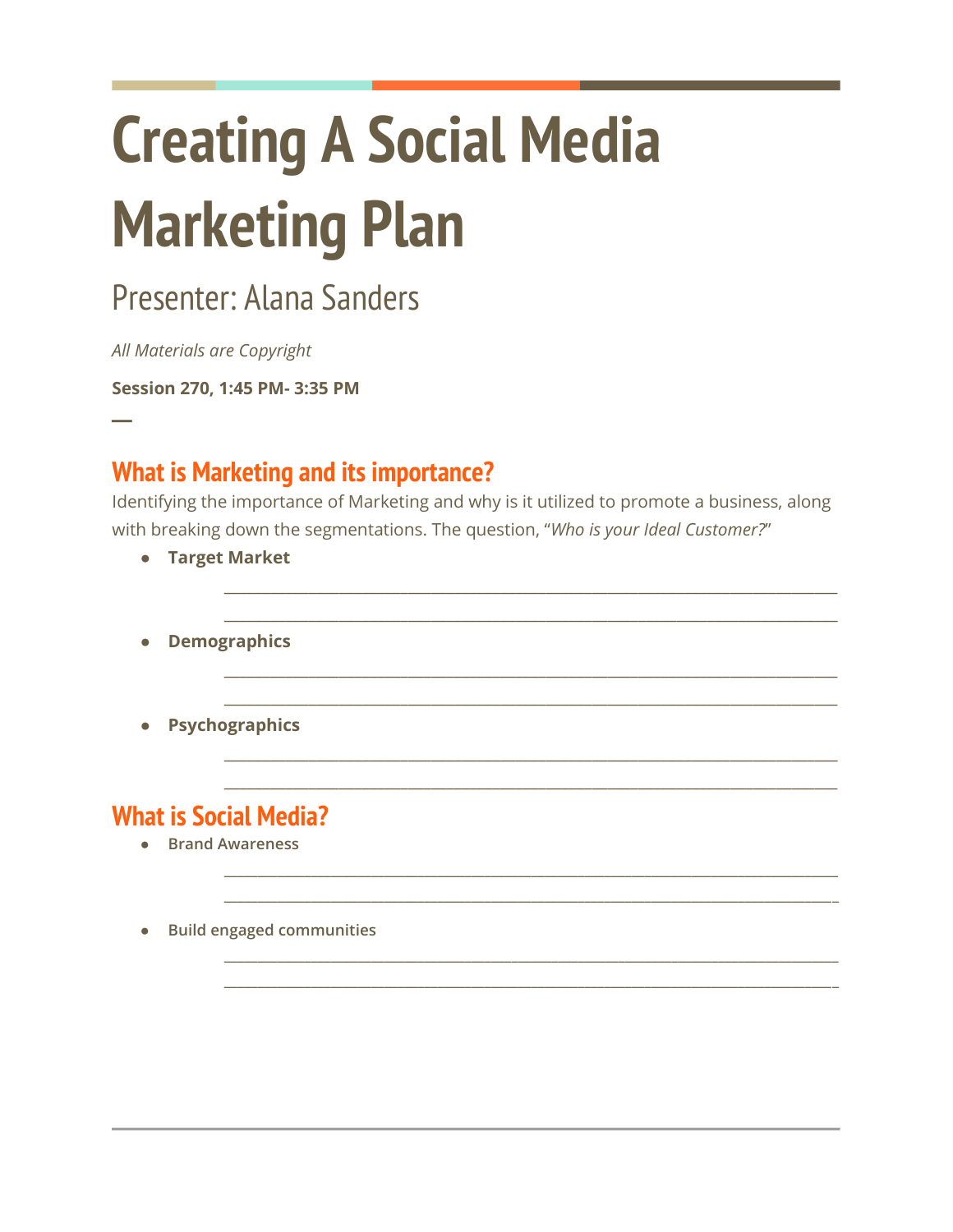- **Sell products and services**
- **\_\_\_\_\_\_\_\_\_\_\_\_\_\_\_\_\_\_\_\_\_\_\_\_\_\_\_\_\_\_\_\_\_\_\_\_\_\_\_\_\_\_\_\_\_\_\_\_\_\_\_\_\_\_\_\_\_\_\_\_\_\_\_\_\_\_\_\_\_\_\_\_\_\_\_\_\_\_\_\_\_\_\_\_\_\_\_\_\_\_\_\_ \_\_\_\_\_\_\_\_\_\_\_\_\_\_\_\_\_\_\_\_\_\_\_\_\_\_\_\_\_\_\_\_\_\_\_\_\_\_\_\_\_\_\_\_\_\_\_\_\_\_\_\_\_\_\_\_\_\_\_\_\_\_\_\_\_\_\_\_\_\_\_\_\_\_\_\_\_\_\_\_\_\_\_\_\_\_\_\_\_\_\_\_ Measure how people feel about your business** ○ **\_\_\_\_\_\_\_\_\_\_\_\_\_\_\_\_\_\_\_\_\_\_\_\_\_\_\_\_\_\_\_\_\_\_\_\_\_\_\_\_\_\_\_\_\_\_\_\_\_\_\_\_\_\_\_\_\_\_\_\_\_\_\_\_\_\_\_\_\_\_\_\_\_\_\_\_\_\_\_\_\_\_\_\_\_\_\_\_\_\_\_\_ \_\_\_\_\_\_\_\_\_\_\_\_\_\_\_\_\_\_\_\_\_\_\_\_\_\_\_\_\_\_\_\_\_\_\_\_\_\_\_\_\_\_\_\_\_\_\_\_\_\_\_\_\_\_\_\_\_\_\_\_\_\_\_\_\_\_\_\_\_\_\_\_\_\_\_\_\_\_\_\_\_\_\_\_\_\_\_\_\_\_\_\_** ● **Provide customer service on social media platforms**  $\circ$ **\_\_\_\_\_\_\_\_\_\_\_\_\_\_\_\_\_\_\_\_\_\_\_\_\_\_\_\_\_\_\_\_\_\_\_\_\_\_\_\_\_\_\_\_\_\_\_\_\_\_\_\_\_\_\_\_\_\_\_\_\_\_\_\_\_\_\_\_\_\_\_\_\_\_\_\_\_\_\_\_\_\_\_\_\_\_\_\_\_\_\_\_** ● **Track your performance and adjust your strategy accordingly \_\_\_\_\_\_\_\_\_\_\_\_\_\_\_\_\_\_\_\_\_\_\_\_\_\_\_\_\_\_\_\_\_\_\_\_\_\_\_\_\_\_\_\_\_\_\_\_\_\_\_\_\_\_\_\_\_\_\_\_\_\_\_\_\_\_\_\_\_\_\_\_\_\_\_\_\_\_\_\_\_\_\_\_\_\_\_\_\_\_\_\_\_\_\_\_\_\_\_\_\_\_\_\_**

**\_\_\_\_\_\_\_\_\_\_\_\_\_\_\_\_\_\_\_\_\_\_\_\_\_\_\_\_\_\_\_\_\_\_\_\_\_\_\_\_\_\_\_\_\_\_\_\_\_\_\_\_\_\_\_\_\_\_\_\_\_\_\_\_\_\_\_\_\_\_\_\_\_\_\_\_\_\_\_\_\_\_\_\_\_\_\_\_\_\_\_\_\_\_\_\_\_\_\_\_\_\_\_\_**

## **Social Media Audience Research**

#### **Template only available to registered attendees**

https://docs.google.com/spreadsheets/d/1R9RBA8CsgsGB04y2sJQ358HTg6jQHVgOYghl12R0bVg/edit?usp=shari ng

#### **Determining the Best Social Media Platform**

Once you determine the best social media platforms to target, make sure your business profiles are professional, have up-to-date business information, and are on-brand. Your brand represents you!

- **Facebook \_\_\_\_\_\_\_\_\_\_\_\_\_\_\_\_\_\_\_\_\_\_\_\_\_\_\_\_\_\_\_\_\_\_\_\_\_\_\_\_\_\_\_\_\_\_\_\_\_\_\_\_\_\_\_\_\_\_\_\_\_\_\_\_\_\_\_\_\_\_\_\_\_\_\_\_\_**
- $\bullet$  **Instgram**
- $\bullet$  Twitter  $\bullet$  Twitter  $\bullet$  . The set of  $\bullet$  is the set of  $\bullet$  is the set of  $\bullet$  is the set of  $\bullet$  is the set of  $\bullet$  is the set of  $\bullet$  is the set of  $\bullet$  is the set of  $\bullet$  is the set of  $\bullet$  is the set of  $\bullet$  i
- $\bullet$   $\hbox{{\bf TicToc}}$

## **Social Media Analytics Report**

#### **Templates available to registered attendees only**

[https://docs.google.com/spreadsheets/d/1I3Tim5GCuX6hkTAmPS2M6Rq7vZrUyXugYCE6\\_3yrE8/edit?usp=sharing](https://docs.google.com/spreadsheets/d/1I3Tim5GCuX6hkTAmPS2M6Rq7vZrUyXugYCE6_3yrE8/edit?usp=sharing)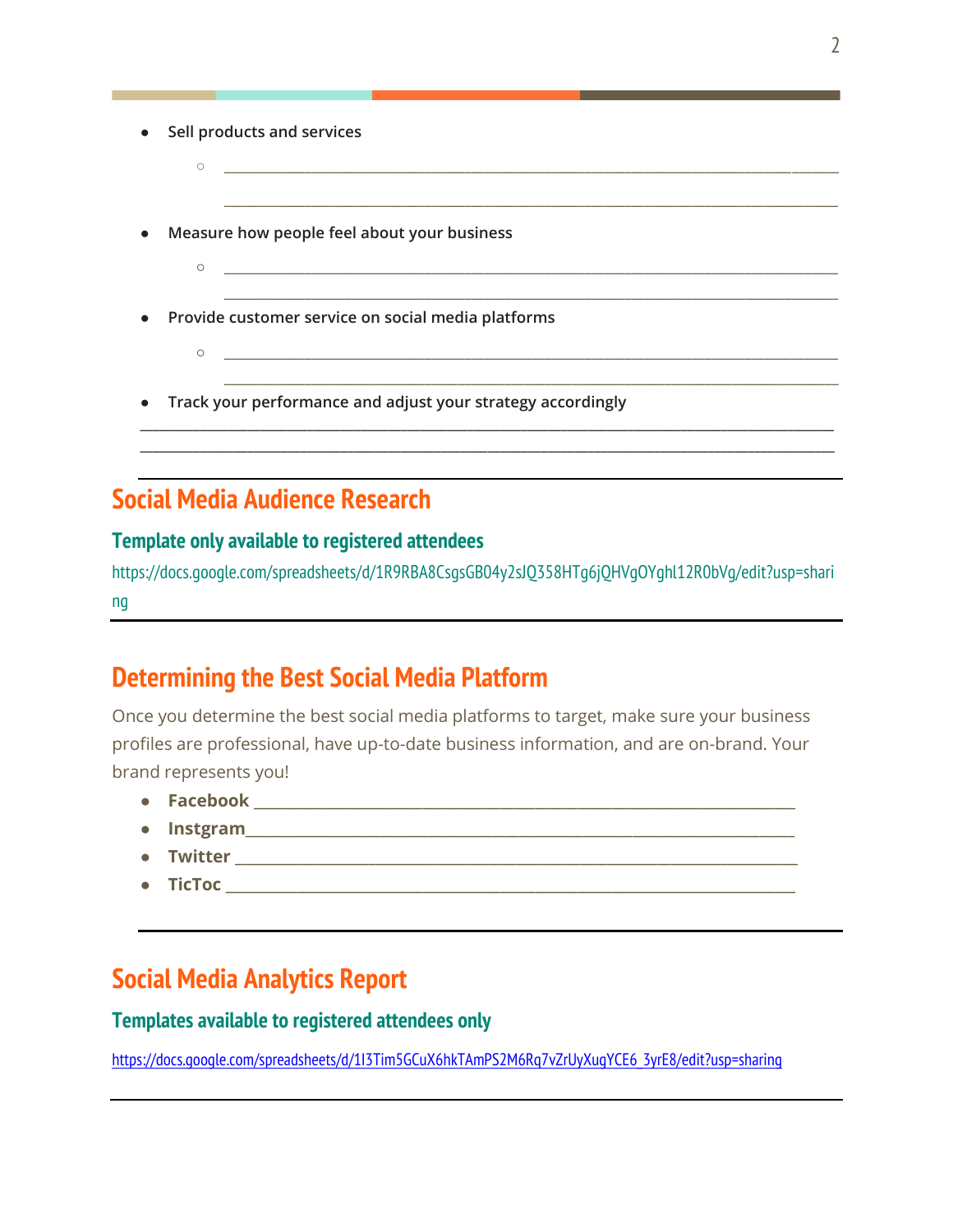#### **Create S.M.A.R.T. Goals**

What are your goals for utilizing social media? Your goals should be Specific, Measurable, Attainable, Relevant, and Time-Bound,

Ex *"We will use Facebook for customer support and lower our average response rate to under two hours by the end of the quarter."*

**Specific-** *What exactly do you want to achieve?* 

**Measurable-** *How will you know when you've achieved your goal?* 

**Attainable-** *Did you set a realistic social media goal?* 

 $3.$ 

**Relevant-** *Does the goal fit into your overall plan?*

**Time-bound-** *Can you achieve the goal in a specific amount of time?*

| Goals                     | <b>Deadline</b> |
|---------------------------|-----------------|
| 1                         |                 |
|                           |                 |
|                           |                 |
| $\mathcal{D}$<br><u>_</u> |                 |

| 4.                               |                                                                                                |                                                                                                              |
|----------------------------------|------------------------------------------------------------------------------------------------|--------------------------------------------------------------------------------------------------------------|
| <b>Business objective</b>        | Social media goal                                                                              | Metric(s)                                                                                                    |
| Grow the brand                   | Awareness<br>(these metrics illuminate your current<br>and potential audience)                 | Followers, shares, etc.                                                                                      |
| Turn customers into<br>advocates | Engagement<br>(these metrics show how audiences are<br>interacting with your content)          | Comments, likes, @mentions, etc.                                                                             |
| Drive leads<br>and sales         | Conversions<br>(these metrics demonstrate the<br>effectiveness of your social engagement)      | Website clicks, email signups, etc.                                                                          |
| Improve<br>customer retention    | Consumer<br>(these metrics reflect how active<br>customers think and feel about your<br>brand) | Testimonials, social media sentiment,<br>average response time (for social<br>customer service/support) etc. |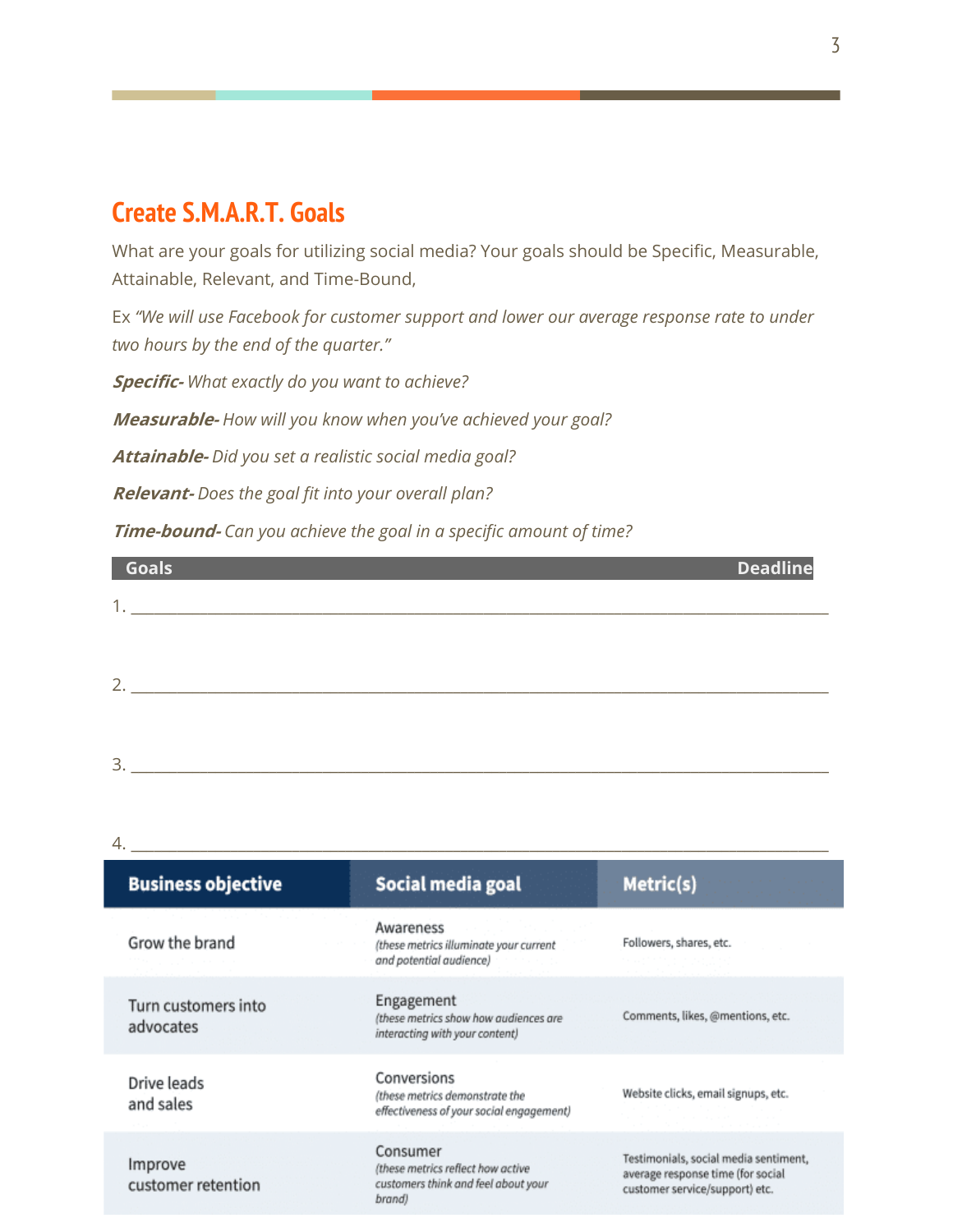#### **Creating A Social Media Calendar**

**Templates only available to registered attendees** 

https://docs.google.com/spreadsheets/d/1Zltcsv8f-osE8LMzDfc6eC7Gq7XKeOstSv21vrGT9Tc/edit?usp=sharing

## **The Social Media Marketing Plan**

Creating the complete plan as we break down each component and identify how it relates to your business.

| $\bullet$ | <b>Target Audience</b>    |
|-----------|---------------------------|
| $\bullet$ | <b>Objectives</b>         |
| $\bullet$ | <b>Strategy</b>           |
| $\bullet$ | <b>Content</b>            |
| $\bullet$ | <b>Unique Offerings</b>   |
| $\bullet$ | <b>Marketing Goals</b>    |
|           | <b>Metrics to Measure</b> |